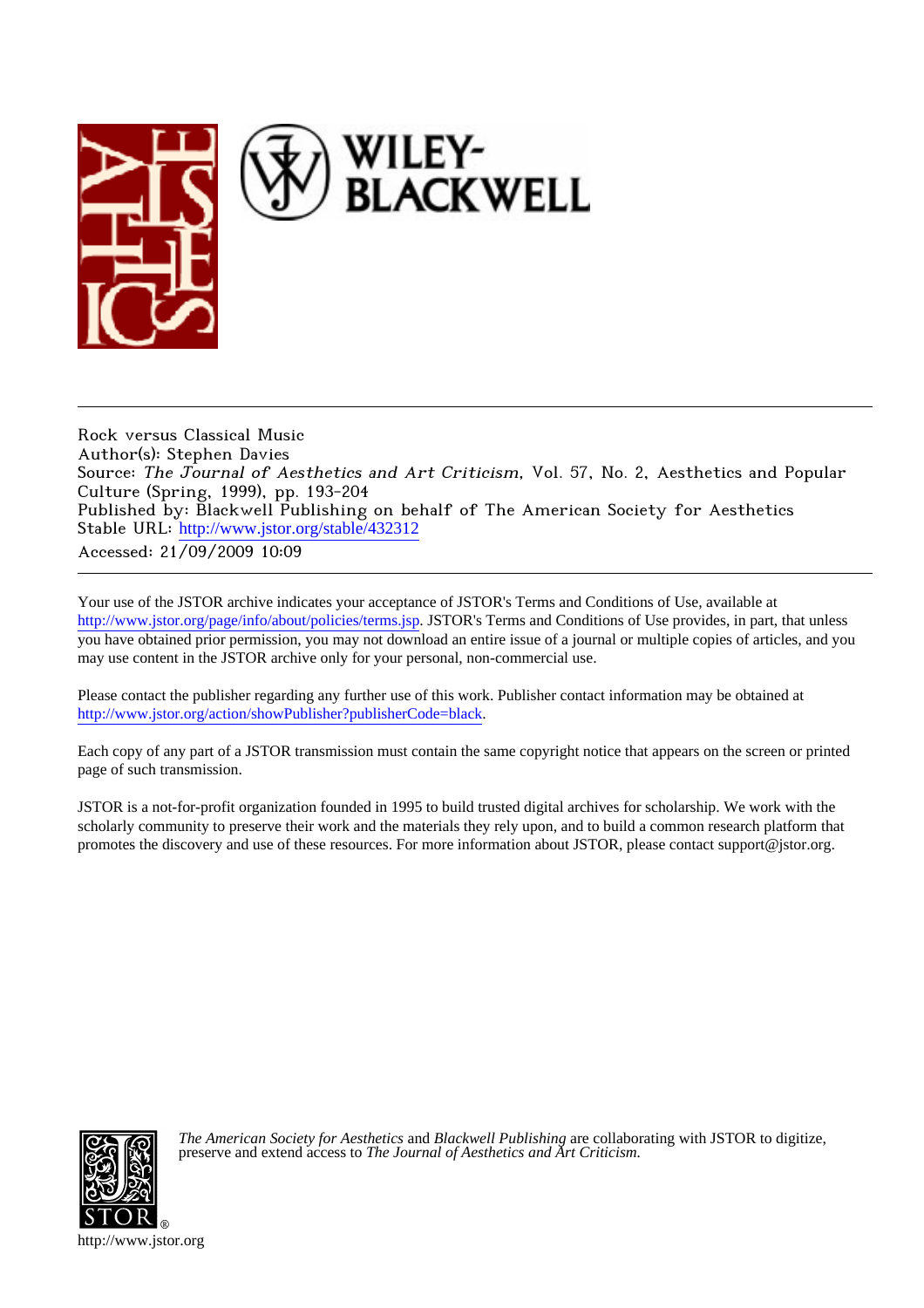# **Rock versus Classical Music**

**In this paper I consider the issue whether rock and classical music require different criteria for their appreciation and evaluation. I address this issue through a consideration of Bruce Baugh's "Prolegomena to Any Aesthetics of Rock Music."' I consider Baugh's position because it represents a widely held viewpoint. Versions of it are held by unreflective rock fans and professional commentators on the rock scene alike. Ideas central to Baugh's positive account of rock music-for instance, that it has a nonrational, Dionysian appeal that depends on its power and rhythm-are presented by a wide range of rock's defenders, from proto-rock-journalist Richard Meltzer to musicologists Susan McClary and Robert Walser to rock critic and historian Robert Palmer, as well as by its critics, for example, Allan Bloom.2 Nevertheless, I think that this position is mistaken. I suggest that, at the level of generality presupposed by classifications as broad as "classical" and "rock," it is not distinctive aesthetics that separate these types.** 

## **I. THE ARGUMENTS**

**Baugh asks: "Does rock music have standards of its own, which uniquely apply to it, or that apply to it in an especially appropriate way?" (p. 23). He believes the answer to be "yes" and notes that** 

**any attempt to evaluate or understand rock music using traditional aesthetics of music is bound to result in a misunderstanding.... Rock belongs to a different tradition, with different concerns and aims.... Traditional musical aesthetics is concerned with form and composition, whereas rock is concerned with the matter of music. ... By "matter" I mean the way music**  **feels to the listener, or the way it affects the listener's body. (p. 23)** 

**Baugh makes no attempt to define what he means by "rock" or "classical" music. The rock songs he names are confined largely to the 1960s and 1970s. As regards classical music, he mentions a number of composers, but refers to only a few works or performers. Obviously there are gray areas. How should we class rock operas, or the efforts of the Boston Pops? Despite these worries, I will accept, as does James O. Young,3 Baugh's critic, that our precritical groupings of the relevant musical types coincide well enough to make the dialogue possible.** 

**Baugh's argument can be summarized as follows: Classical works are appreciated primarily for their forms, and the focus of attention in this music falls more on the work than the performance. The performer is subservient to the score she follows. By contrast, in rock music the performance is the object of attention and it is enjoyed and valued for its nonformal properties. The musicians usually have no score to direct them, and the sonic effects at which they aim are not ones that could be notated easily. Of importance among the nonformal properties central to rock are the "material features of sound," especially rhythm, the expressivity of notes, and volume. These affect the listener's body directly and are appreciated nonintellectually. They produce a response that is visceral or somatic. It is the aim of rock music to elicit this reaction, whereas classical music does not have this effect or purpose.** 

**Young responds by arguing that nonformal features are no less present in classical than rock**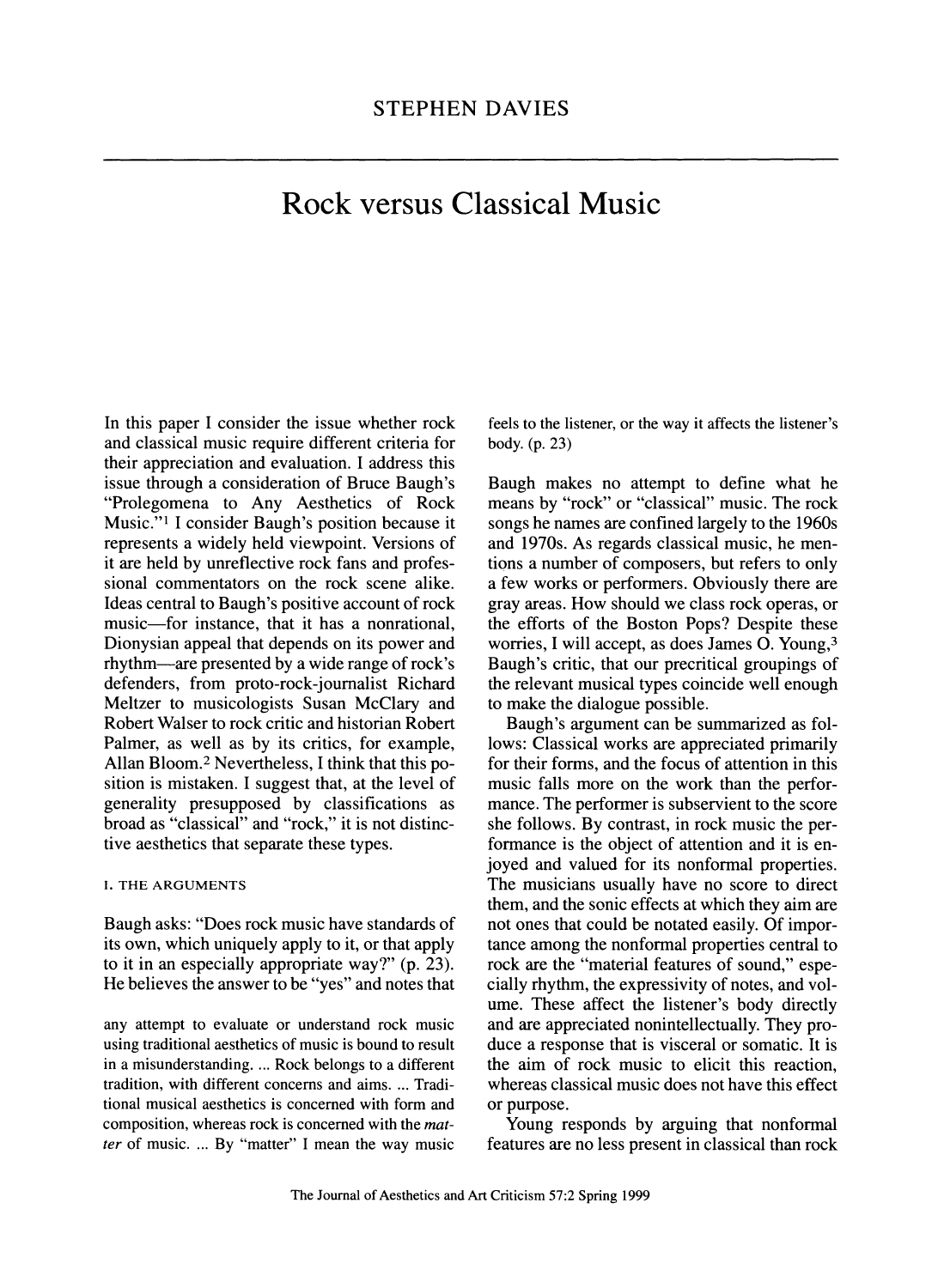**music. Classical music often is expressive of emotion. Sheer beauty of tone is important and loudness sometimes is of expressive significance. Moreover, classical music also affects the listener's body, eliciting foot-tapping, headnodding, air-conducting, and (in private, if not in the concert chamber) dancing. While classical performers usually follow a score, considerable freedom in the score's interpretation is tolerated; also, some classical works, such as those with a figured bass, require the performer to improvise. Because classical performers can adopt a more earthy, primitive technique when the music calls for it, Young decides that classical music encompasses all the features presented by Baugh as distinctive of rock, and more besides. He concludes:** 

**Each of the standards of excellence in rock music performance which Baugh identifies applies as well to performances of classical music.... This is not to say that no difference exists between rock and classical music. For better or worse, however, rock music has to be judged by the standards which have always been used to judge music.4** 

**In his reply to Young's criticisms, Baugh argues that the techniques of performance for rock are not merely primitive versions of those used in classical music.5 A different kind of virtuosity is required, which is why good classical musicians cannot usually transfer their skills to the successful performance of rock music. Moreover, the rock player's techniques are untrained and natural, rather than mechanical and polished. He suggests, in addition, that classical music long has lost its connection with the listener's emotional or bodily response:** 

**A tradition is an ongoing, developing thing, and the classical tradition has ... become more formalist in its standards of composition and performance and more intellectualist in its approach to listening.... If feeling and formalism once vied with each other ..., the battle is long since over, and the formalists won.6** 

**As to Young's conclusion, Baugh approaches it in a fashion that is perhaps surprising. He might have insisted that his goal was to identify features that are distinctive of, if not always exclusive to, rock music. Instead, and somewhat disingenuously, he writes: "the main aim of my**  **essay was to establish the limits of formalist criticism when it comes to music."7 He closes by turning Young's conclusion on its head.** 

**Perhaps Young is right that what is truly valuable in classical performances is also a matter of feeling rather than form. But in that case, in classical music, as in rock, formal complexity can never make up for an absence of expressive qualities, and for better or for worse, classical music would have to be judged by the same performance-based standards used to judge rock music.8** 

**Whereas Young intimates that rock will fare badly in the comparison with classical music according to the criteria of evaluation that apply to all music, Baugh implies the reverse. If its performance is overly intellectual, and rule governed, as Baugh often intimates, classical music will be revealed as sterile and unappealing when nonformal criteria of evaluation come into play.** 

**Some good points are made on both sides of this exchange. Young does well to emphasize how limited is Baugh's view of the role of the performer and of the place of expressiveness in classical music. Baugh is correct to insist that rock players harness distinctive skills in the pursuit of goals different from those that concern the classical performer. Nevertheless, my overall impression is that the arguments miss each other. This occurs despite the fact that Young seems to accept the parameters set up by Baugh. Their differences might have been more clearly articulated had those parameters been examined. Baugh's argument relies on questionable distinctions between music's formal and nonformal elements and between the kinds of musicianship involved in performing the two kinds of music.** 

### **II. FORMALISM AND EXPRESSIVENESS**

**Baugh believes that the interest in classical music is exclusively formal, and he cites Kant, Hanslick, and Adorno in support of the claim. "Classical aesthetics of music explicitly excludes questions concerning how music feels or sounds, and the emotional reactions music provokes, from consideration of musical beauty" (p. 24). Formalist issues continue to predominate in music criticism in general, from journalism to academia (p. 24). Against all this, Young observes that composers and musicians have al-**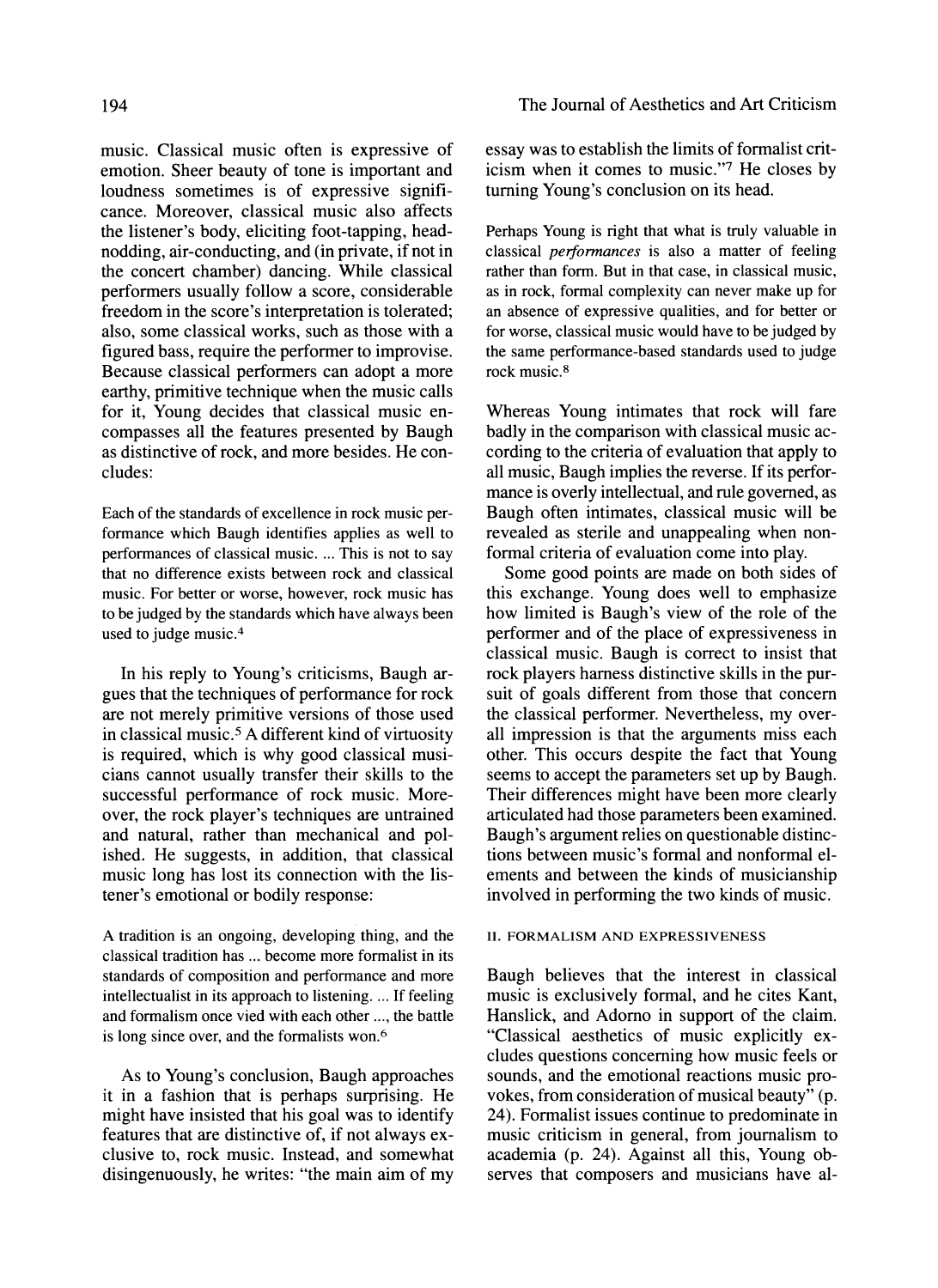**ways regarded classical music as including the expression and arousal of emotions.9 (He could have added, of course, that many philosophers of music in this century have taken the analysis of music's expressive powers as their prime topic.) He argues that nonformal properties are often of more interest than formal elements in classical music.** 

**For my part, I am more inclined to question the viability of the distinction on which Baugh founds his argument. I cannot imagine how one could listen to music without concerning oneself with form, with the structuring of sound. Music is patterned sound, and one can hear the music in the noise it makes only by detecting its pattern.'10 At the micro-level, much music is organized in terms of tonalities or modalities, harmonic combinations, meter, and so on. At the mid-level, there are units such as melodies. At the macrolevel, there are chunks, some of which repeat or vary previously introduced material. Unless one**  can hear a tune—hear when it begins and ends, when it is repeated—one cannot locate the **music that is there. This way of listening is not any more "intellectual" than is hearing a sentence in one's mother tongue with understanding. In both cases, a great deal of enculturation lies behind the process, but that process is "natural" to the extent that it is our effortless way of hearing music and language as such. The perceptual experience that would require thought and special effort is that of hearing one's native music or language merely as strings of unrelated sounds.** 

**As music, rock is no less formal than any other kind. Typically, it is tonal (though the third and seventh degrees of the scale can be inflected, as in the scale used in blues). It employs the meter of common time and a persistent backbeat. It uses familiar harmonic patterns. It contains melodies. It is sectioned according to strophic or other repetitive structures. Baugh allows as much, but he suggests that art rock was a disaster when it attempted to make its forms**  the focus of interest  $(p. 25)$ .<sup>11</sup> When rock suc**ceeds, it does so not in virtue of its formal interest but, rather, by using the "materiality" of sound to generate nonformal properties. With classical music, by contrast, the listener's attention should be directed to the form, and nonformal properties are of secondary importance only. "In classical aesthetics of music, matter is at the**  **service of form, and is always judged in relation to form" (p. 25).** 

**It might be said that form is one thing and expressiveness quite another. The two are distinct, certainly, but they operate in such intimate proximity that a rigid distinction between the formal and nonformal properties of music is easily undermined. The expressive character of music often depends on its structure, and we might understand a piece's form as much in terms of its expressive progress as in terms of textbook models. Micro, medium, and macro patterns of organization affect the piece's expressive character. Imagine two musical sections: a slow, dragging part (X) and an upbeat, lively one (Y). The expressive mood of the piece obviously is affected**  in part by how these are ordered—for example, **as XY, YX, XYX, YXY, and so on.'2 Take the twelve-bar pattern of blues as an example. The micro-form usually is of an XXY type. In the final four measures, the pace of harmonic change is doubled. When this is coupled with an appropriate melodic and rhythmic intensification, the resulting impression is one of compression, of centripetal collapse, which lends a special inexorability and power in the drive to the tonic that resolves the tension and closes the section. It is these "formal" elements, as much as any others, that create the expressive effect of the singer's being over-burdened and crushed by sadness.** 

**In addition, it is not possible to distinguish the formal from the nonformal by arguing that perception of the former is intellectual where that of the latter is not. Emotions have a large cognitive component. And one needs to perceive and understand lots of things about music in order to be able to recognize expressiveness in it (and to respond to what one hears with appropriate emotions). So practical is the knowledge involved that its role is not always apparent to the absorbed listener. But as soon as she is presented with music ordered according to conventions very different from those with which she is at home, its expressive character is rendered opaque. I suspect that most Western listeners can make little of the "nonformal" properties of Japanese gagaku or Chinese opera when they encounter such music for the first time.** 

**Baugh implies that those who listen to classical music attend in an intellectual way to its form, whereas rock music engages the listener's**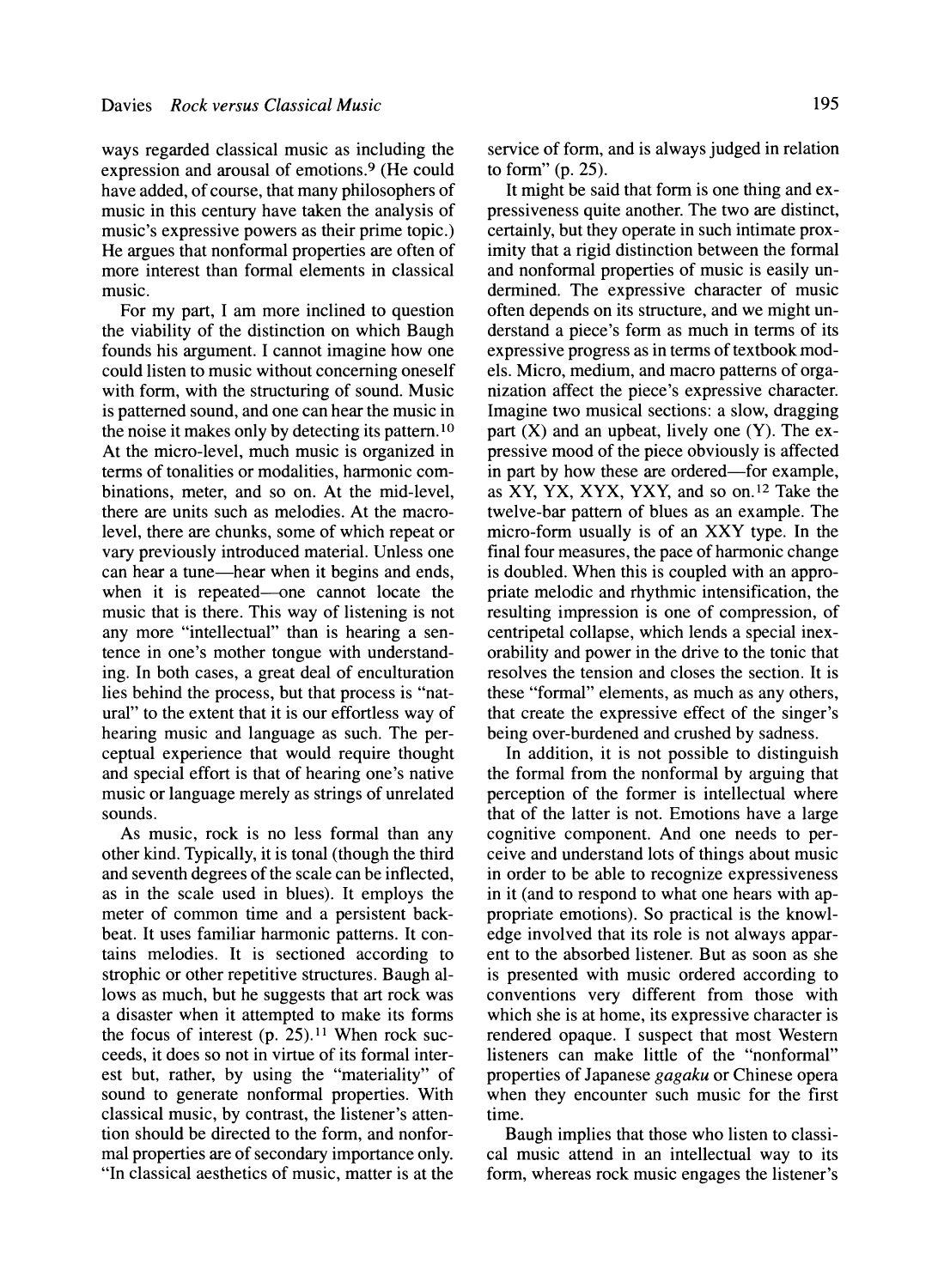**feelings and thereby engenders a noncognitive response. I believe that he mischaracterizes the person who listens to classical music. While that person's experience must be informed by a knowledge of the relevant conventions, practices, and idioms, it need not be intellectual in the sense of requiring an internal commentary that refers to technical notions.13 And while some pieces, such as Bach's fugues, do invite attention specifically to the details of their structure, many others are to be understood and appreciated in terms of their expressive or lyrical** 

**In general, I doubt that a distinction can be drawn between formal and nonformal properties that will be such as to show that a person might listen in terms of the one without an awareness of the other. And I doubt that there is any basis for distinguishing the person who listens to rock music from the one who listens to classical music on the grounds that the former's interest is in nonformal properties that are appreciated noncognitively, whereas the latter's concern focuses on forms that are recognized in a selfconsciously intellectual fashion. If the discussion is about a person who listens to the music she appreciates, Baugh's contrast between rock and classical music is unconvincing.** 

**One way of breathing life back into the distinction between formal and nonformal musical properties is by arguing that the person who appreciates rock does not listen to it, though she is affected, nonetheless, by what she hears. In effect, this is how Baugh develops his argument. While he sometimes writes as if what is important to rock music is its engagement with the audience's emotions, more often he characterizes the crucial response as yet more primitive than this. He insists that rock affects the body and that the reaction that it provokes is somatic, visceral, in the gut. The three features he mentions as constituting "rock's essence" (p. 28) are such because of their capacity to provoke this response.** 

**The materiality of tone, or more accurately, of the performance of tones, is only one important material element of rock music. Two others are loudness and rhythm. Both of these are also more properly felt by the body than judged by the mind ... and the proper use of both is crucial to the success of a rock music performance, a success which is judged by the feel-**

### **The Journal of Aesthetics and Art Criticism**

**ings the music produces in the listener's body.... These material or "visceral" properties of rock are registered in the body core, in the gut, and in the muscles and sinews of the arms and legs, rather than in any intellectual faculty of judgment. (pp. 23-24)** 

**Obviously, very loud music has an effect on the body, and not just on the ears; you can feel it vibrate in your chest cavity. (p. 28)** 

**As he describes it, the rock audience's response is not based on their listening to the music as such, but is a physiological reaction to the noise it makes.** 

**Baugh is inclined to take the argument further by suggesting that, because of the way it affects the body, rock music falls in a tradition in which music is for dancing, not listening, to. "A bad rock song is one that tries and fails to inspire the body to dance" (p. 26). He allows that there is a significant body of rock music that one is not meant to dance to. Nevertheless, he maintains that rock remains in touch with its historical roots in dance music, as classical music does not. The dance types from which classical music arose were appreciated for their formal qualities, "not for their somatic or visceral aspects. On the contrary, in courtly dance, matter and the body are subject to form and the intellect. This was never more true than in Romantic ballet" (p. 26). In response to Young's objection that those who danced to the music of Mozart and Haydn were not in the least concerned with the music's form,'4 Baugh replies:** 

**The fact that at one time the music was played and listened to with dance in mind does not mean that it is still played and listened to that way. ... In the second place, even in the eighteenth century, dance was a highly formal affair: minuets and waltzes observe strict formal patterns. ... Rock dancing can include a lot of fancy footwork and intricate movements, but not often according to a set pattern, and sometimes there is no formal pattern at all.15** 

**I am unconvinced by the claim that rock music is always more intimately connected to dance than is classical music. Is it the case that baroque dance suites or contemporary minimal**ist works-not to mention Bartók's music for the **ballet The Miraculous Mandarin or Stravinsky's**  for *The Rite of Spring—are less kinetically im-*

**character.**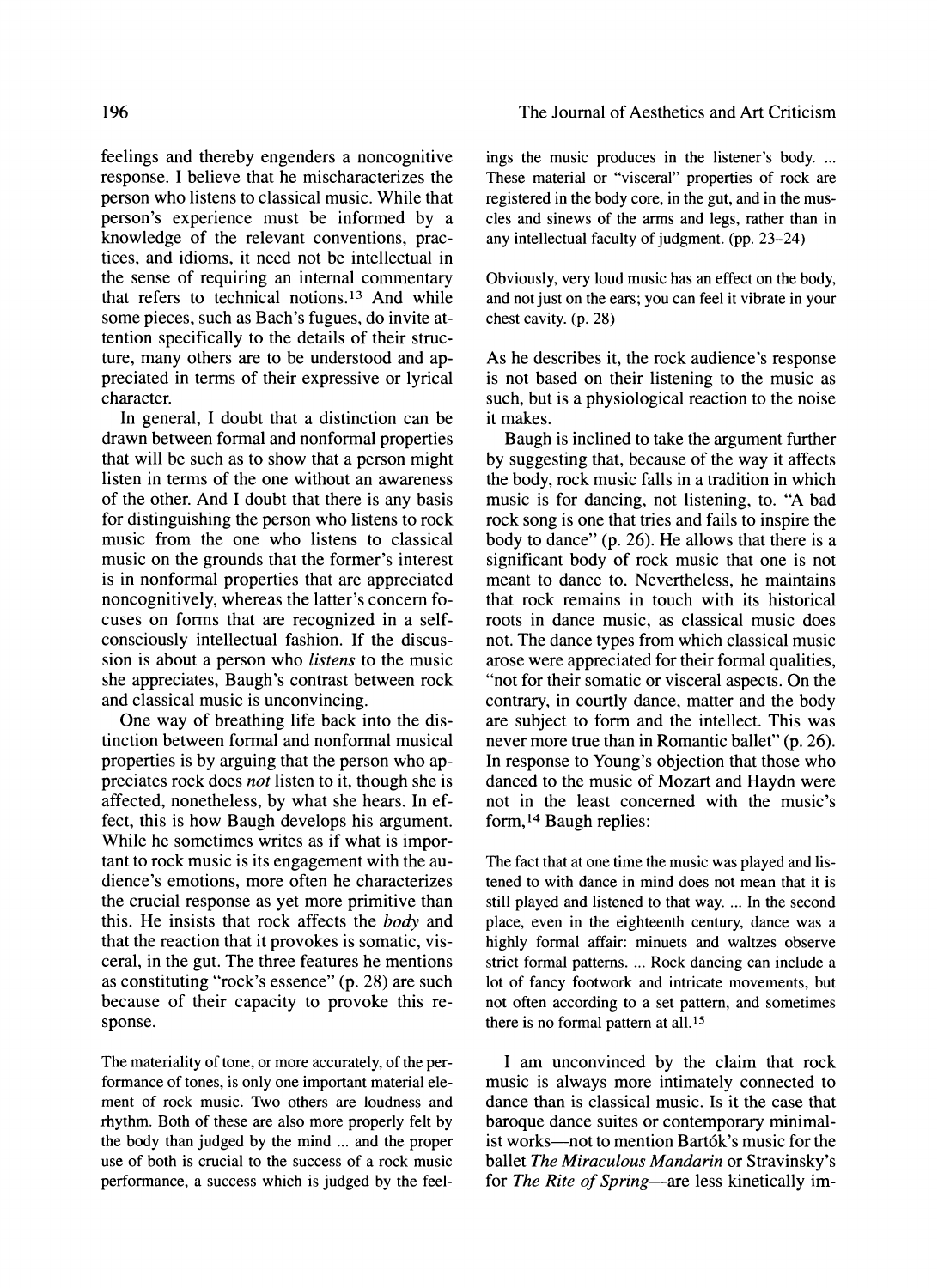**pelling than rock ballads such as "The Rose," or "Yesterday"? Is "A Day in the Life" more "in touch" with the dance tradition to which it is heir than is Beethoven's Seventh Symphony? I doubt that most people feel irresistibly impelled to dance to rock music heard on the radio. Rock music, like other kinds, is very frequently used as a background accompaniment to other activities. Anyway, does no one ever dance to Mozart in the privacy of her home? Of course, rock music that is written to be danced to is danced to when it is played at dances, but this is how people respond to dance music at dances, and it is how they always have done. It is worth recalling that dancing is a socially sophisticated, self-conscious, and deliberate reaction to music. Low-level motor and physiological responses triggered by music might impel the listener to dance, but this is by no means inevitable. Whether the primitive response finds expression in this way depends on the social context and personal inclination of the listener.** 

**Baugh's more interesting and basic point, I think, is the one about the way that music affects the body. Particular timbres or discords can turn the listener's blood cold and make his skin-hairs stand on end. Certain tones, intervals, cadences, or sudden changes in dynamics, tempo, or rhythm can cause the listener to catch breath, or to exhale. Sometimes it is only when he does so that he realizes how responsive to the music his pattern of breathing has become. And above all, music's regularities and its cross-patterns are echoed kinesthetically by both the performer and the listener, who twitch, tap, contract, flex, twist, jerk, tense, sway, and stretch as they react bodily to the music. Music moves us, quite literally, and often we are unaware of the small motions we make in response to it.** 

**It seems to me that, when Baugh writes of a somatic, visceral, body-core reaction to rock music, it is the response just described above that he is referring to. His main claims are these: Rock music engages the listener's body by provoking such a response. It does so mainly in terms of timbral quality, loudness, and rhythm. This reaction is unthinking and noncognitive; it does not require listening as such. Classical music does not have as its main aim the stimulation of an equivalent response.** 

**I would reply with two points. All music, classical as much as other kinds, produces a visceral**  **response in those who are familiar with, and who enjoy, its style and idiom. This reaction usually is unselfconscious but it is not thereby noncognitive. Because the response is to the multistranded pattern of tensions and relaxations that propel the music forward and bring it to a close, the listener must have internalized aspects of the style's "grammar," so that she has expectations that can be confirmed, delayed, or defeated by the music's course. (Music that is entirely unfamiliar and unpredictable makes one feel consistently uncomfortable or indifferent, whereas the response I have been describing reflects the articulation of the music.) Accordingly, while the listener need not attend to the music to the exclusion of all other actions and thoughts, at least she must register its features and hear them as such if it is to affect her body. Despite Baugh's emphasis on the nonintellectual character of the rock audience's response, there is no reason to doubt that the followers of rock attain an appropriate awareness of the music presented to them. The rock listener might not be aware of her awareness of relevant features, but the same goes equally for the person who listens to classical music. The second point is this: While timbral quality, rhythm, and loudness all can contribute to evoking a visceral reaction, so too can many other musical elements. These other elements are significant in rock music, as much as classical. Baugh underestimates the extent to which the visceral response he describes depends not only on the musical features he highlights, but also on a song's melodic and harmonic shape, its words, its overall structure, and so on.** 

**Baugh may be correct in thinking that some rock music takes as its prime goal the arousal of a physiological response. I suspect, however, that this truth cannot easily be generalized into one about the fundamental difference between rock and classical music. As I have already indicated, there are many classical works that are no less direct in their appeal to the listener's body. In the past, innovations in all kinds of music have been consistently condemned as lascivious and morally corrupting for this very reason. Meanwhile, many types of rock music invite attention more to their lyrics, their melodies, their expressiveness, or their self-conscious playing with the conventions of the genre than to the "materiality" of their sounds.**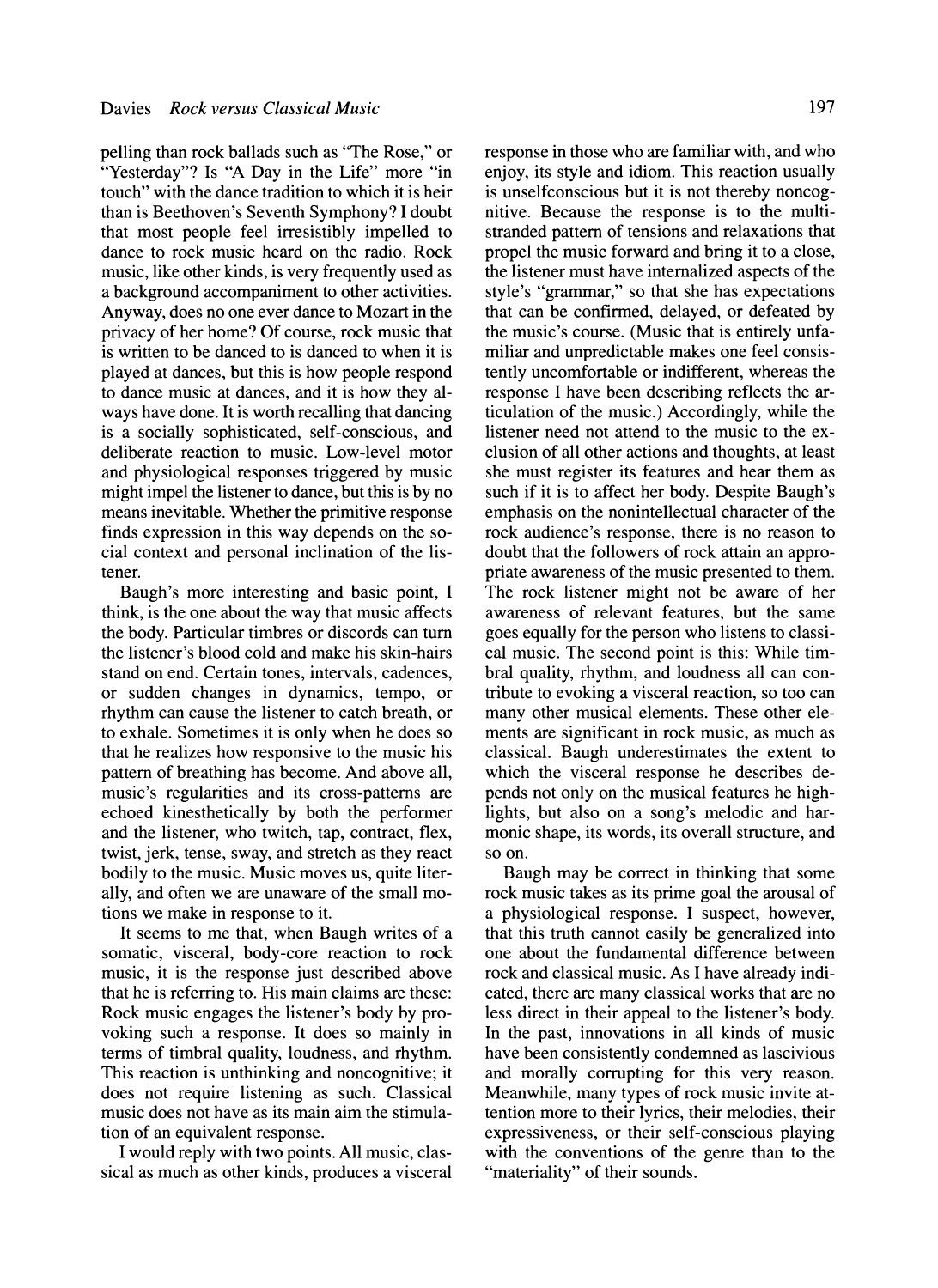#### **III. WORKS, PERFORMANCES, AND NOTATIONS**

**Baugh maintains that, for classical music, the object of attention is the work, whereas for rock music it is the performance. In rock, it is the singer (or the electric guitar), not the song, that is important (p. 23). This difference is "a matter of degree," he allows (p. 27), as he surely must. Few people think all rock songs are equally good and it is similarly plain in the case of classical music that certain singers and performers are lauded, whereas no one would turn out to hear**  me sing opera.<sup>16</sup>

**Baugh often makes his point by suggesting that musical notations are not adequate to capture the nuances of rock performance, whereas performances of classical music are governed by faithfulness to the composer's score. He writes: "no standard score captures the subtleties or timing and rhythm that a good rock musician can feel" (p. 26). In rock music,** 

**questions of "faithfulness" to the music rarely arise. The only question is whether the performance/interpretation is convincing, not whether it is "faithful" to some (usually non-existent) score. No one got too upset when Joe Cocker performed the Beatles' "With a Little Help from my Friends" in a way that was not in the least suggested by the original recording.... What the body recognizes may not lend itself to notation or formalization, and it is unlikely that a more adequate form of notation could capture these "material" qualities. (p. 27)** 

**And again: "Classical music and technique do lend themselves to formalization, and to a certain extent a classical musician's performance, however bravura or subtle or nuanced, is still going to be judged by the score."'7** 

**Baugh takes his position further with the suggestion that playing the right notes is far less important in rock than in classical music.** 

**Neither Clapton nor Hendrix, nor any good rock instrumentalist, takes an intellectualized approach to music. Both play with an intensity that still connects directly with the body, and ... both are often not that good technically; they take chances and they make mistakes. Which is why they are unpredictable and exciting in a way that flawless musicians are not. Even when they hit the wrong notes, they do so in interesting and even exciting ways, creating a tension**  **that can add to musical expression. When they hit the right notes, it is not because the notes are right that makes them great guitarists, but the way the notes sound, and the "timing" of the notes. (p. 28)** 

**By contrast with those who listen to classical music,** 

**rock listeners are willing to concede a fair number of wrong and roughly rendered notes, as long as the tones are played in a way that engages the ear and the body. Rock listeners also prefer a performance where the beat is staggered to one where it is even, playing around the beat to playing on the beat, and playing that is emotionally engaging to the sort of technically accomplished and polished performances at which some classical (and rock) musicians excel.18** 

**Implicit in these remarks is a view about the kinds of musicianship required by rock and classical music. I will return to that topic presently, but here wish to take up the claims about notation. I regard their introduction as a red herring.** 

**The absence of a notation is no barrier to the preservation of a performance or interpretation in all its subtle detail. Some rock groups can duplicate their recordings in live performance. For that matter, other groups sometimes can sound, down to the smallest detail, uncannily like the original recordings made by others. (Young rock players often learn their trade by trying as hard as they can to sound just like those they emulate.) Also, the absence of a notational system need not be a barrier to the faithful preservation over decades or longer of complex, extended works. This is apparent in the gamelan music of Central Java and the early church traditions of Gregorian and Ambrosian chant, for instance. In sum, there is no direct connection between the absence of notation and the performer's freedom in rendering the given music.** 

**On the other hand, no notation specifies every aspect of performance. As instructions issued to performers, scores underdetermine many of the concrete details of an accurate performance.19 Interpretive niceties always remain the prerogative of the performer who works from a notation. The difference between an adequate and a great classical performance often depends on fine distinctions in shades of timbre, attack and decay, phrasing and rhythmic articulation, balance between parts, pitch wobbles. These are not no-**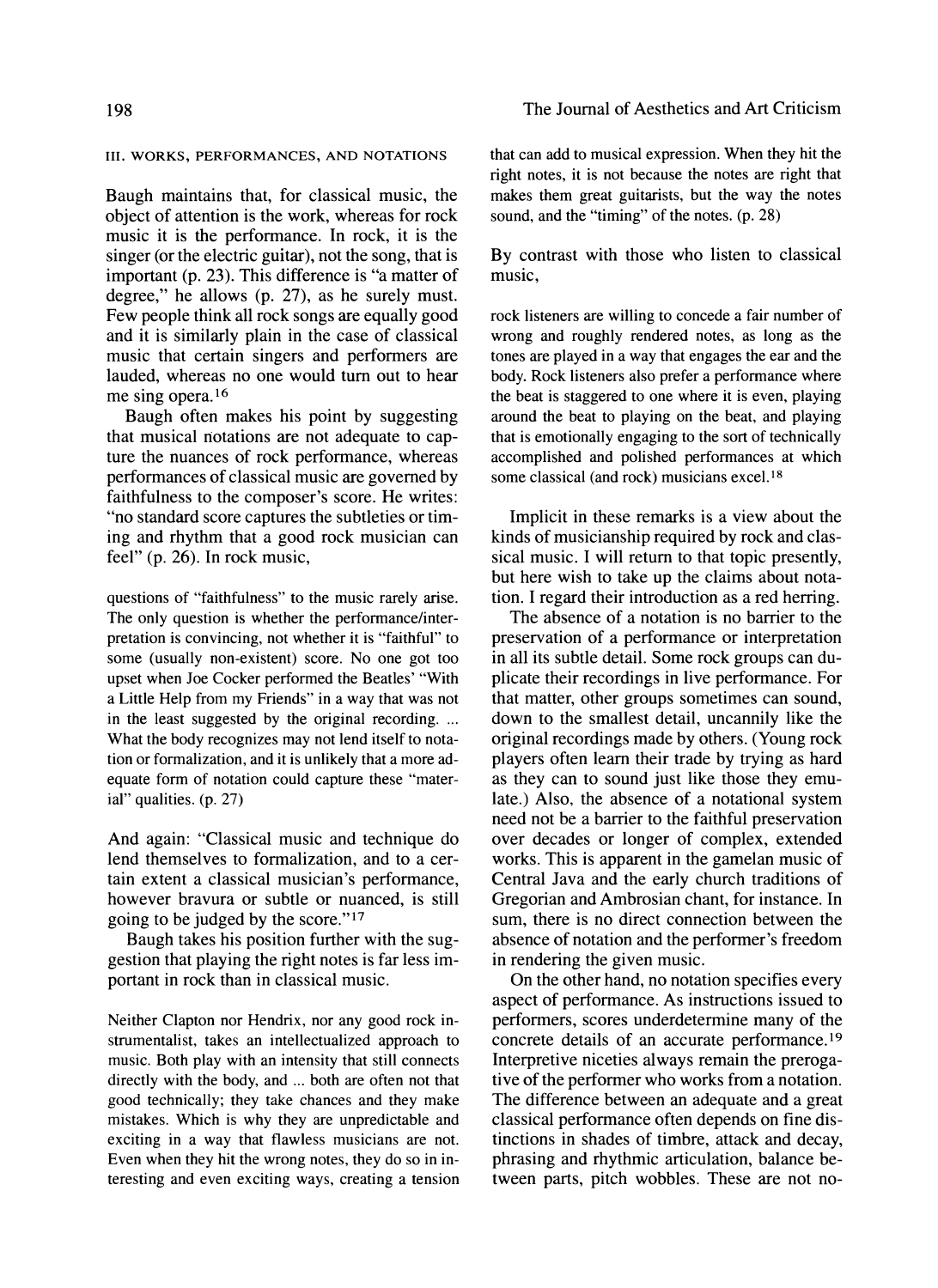**tated; neither could they be achieved by a formulaic approach to the score's rendition.** 

**Also, it should be recalled that notations must be interpreted in conjunction with the performance practices they assume. Baugh writes of rock music: "Good rhythm cannot be achieved through simple formulas.... It is a less a matter of tempo than of timing, of knowing whether to play on the beat, or slightly ahead of it or behind it.... It cannot be captured or explained by any stateable principle" (p. 26). Though he takes himself to be characterizing a distinctive feature of rock performance, it seems to me that he might as well be talking here of the performance of classical music.20 For instance, in the Viennese waltz the second beat of the measure should be "early." This is not apparent in the notation if it is read literally and naively, but of course the notation should not be read this way and is not so interpreted by a musician at home with the appropriate performance tradition. Notations of rock music, when read by those who know what to do with them, are no less adequate to the subtleties of the performance practice than is an equivalent notation of a classical piece.** 

**I hazard that Baugh should be discussing ontology rather than notation. Though he does not mention the nature of musical works, what he seems to have in mind is that the rock musician has more freedom than her classical counterpart because of differences in the types of works they play.** 

**Some musical pieces are thick with constitutive properties, while others are thinner. Any attempt to instance the piece should aim to reproduce its constitutive properties. If the work is thick, much of the performance is specified, though countless other details remain to be added by the performer in realizing the work. Accurate interpretations will differ in many respects, but also will possess much that is common. If the piece is thin, more of the performance's details are interpretive and fewer are work-constitutive. Inevitably, where pieces are very thin, performers are valued above composers and the focus of attention is more on the performance than the work.21 Jazz standards are examples of thin works. For these, the piece might consist only of a melody and basic chord sequence. Many, but not all, classical works are thick. For them, the work is likely to be as interesting as its performance.** 

**If a piece is specified by a notation, it is often apparent whether it is thick or thin. For thick works, lots of details are indicated and the performance practice treats these as work-determinative.22 For thin pieces, many of the details of performance are not specified and there may be instructions indicating that the performer is to improvise within given parameters or stylistic constraints. If a piece is communicated, instead, via a model instance, as is the case in oral traditions, that instance will be thick with properties. Which of these belong to the work and which to the particular interpretation is evident only against the background practice in the treatment of relevant pieces. The piece might be thick or thin. Which it is, is governed by standards accepted within the appropriate performance tradition as determining what counts for accuracy in performances.** 

**As a song, the Beatles' "With a Little Help from my Friends" is rather thin in work-constitutive properties. Joe Cocker's recorded versions are in a different style and feature an introduction and coda, along with a great deal of elaboration, that are not present in the Beatles' recording, but, in the main section, the words, the melody, and the basic harmonic structure preserve what is constitutive of this song. It is appropriate that "no one got too upset" by Cocker's version, since, in my view, it instanced the song he purported to be performing. This does not show that questions of "faithfulness" to the music never arise in cases of this kind. It reveals, instead, that rock songs are ontologically of the thin variety.23** 

**In light of the above, I find it difficult to follow Baugh's claim that wrong notes do not matter in rock music, as they do in classical music. If he means that we are not concerned that Hendrix departs from Dylan's recording of "All Along the Watchtower" because we are more interested in what Hendrix does with the song than with his mimicking the original recording, then of course he is correct. But that does not show that what we value are "wrong" notes, because it does not show that the notes are wrong. Alternatively, if he thinks that, within passages improvised as part of the song's rendition, notes that are stylistically inappropriate are welcomed, I am skeptical. When the guitarist's hand slips, the result might sometimes be interesting, but this happy accident surely is the exception rather than the rule. Bum notes are just that, and rock**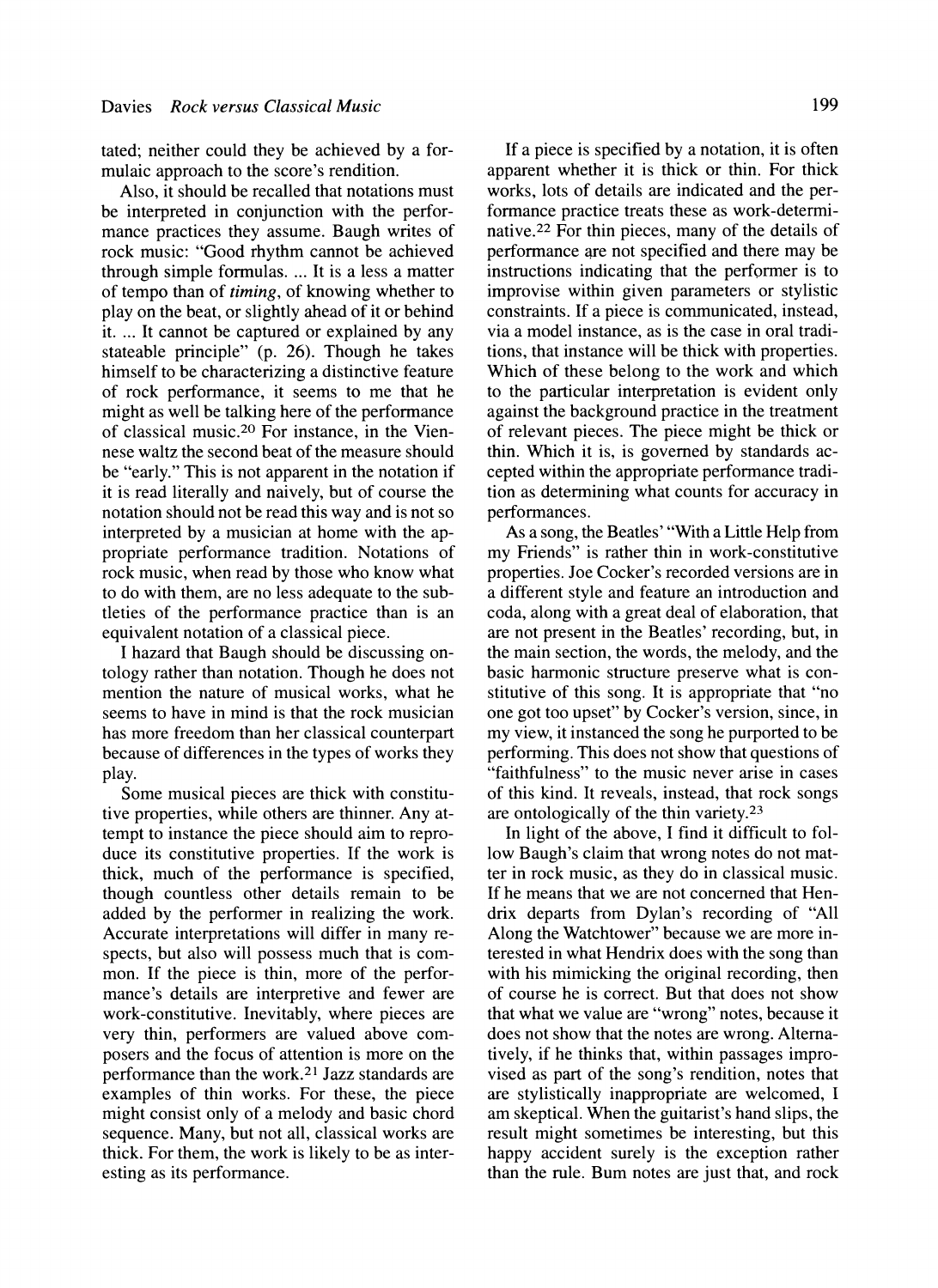**musicians try as hard as any others to avoid those notes or chords that are deemed clangers within the style they adopt.24 Finally, Baugh's point could be that rock audiences tolerate wrong notes because they recognize the pressures of live performance. They sometimes esteem a performance for its enterprise and verve, despite its containing wrong notes. This last claim applies as readily to performances of classical as to those of rock music, however. Schnabel's recorded performances of Beethoven's piano sonatas contain many wrong notes, while being respected as great interpretations.** 

**So far I have criticized Baugh for the way in which he sets up the point he intends to make. He presents what should be a claim about onto**logical types—namely, that rock songs are onto**logically thinner than most classical works-as one about the role of notations and about the kind of musicianship that is involved in executing them. But even if he makes his point poorly, is he not correct, after all, to insist that rock music differs from classical in allowing more freedom to the performer, and that, as a result, performances rather than songs are properly of more interest to the rock aficionado? Though he unduly denigrates the creative contribution made by the performer of classical music, along with the audience's interest in this, is he not fundamentally correct in his insistence that the appreciation of rock music is more performancebased than is so for classical music?** 

**What one makes of this question will depend on what one takes the primary text of rock to be. If it is the song, Baugh may be right after all. But are songs the only musical works on view in rock music? There is reason to think not.** 

**Theodore A. Gracyk has argued that what distinguishes rock, construed as a broad musical type, is that the primary work is the recording.25 One could say that there are two works here, the song and the recording. Or, alternatively, one might maintain that one work, the recording, manifests (without thereby instancing) another, the song. But, however one counts the number of works that are on display, Gracyk is insistent that, in rock music, the piece on which the focus falls is the recording. His argument is plausible, though I cannot review its details here. Suppose that he is correct in his analysis. What are its implications for Baugh's position?** 

**If the primary works in rock are recordings,** 

**then these works are very thick with properties. Every aspect of the sound captured by the recording technology is constitutive of the work. A piece of this kind is not for performing, it is for playback, though performing might be involved in its initial creation.26 On this account, rock will be quite distinct from classical music, which remains mainly for performance, though performances can be transmitted by recordings. While the classical tradition accepts electronic works within its purview, these form a minority, rather than the mainstream. The primary works in rock music will be ontologically very different from most classical works, then, and this will be because rock pieces depend essentially on the electronic medium for their creation and dissemination.** 

**Baugh argues that, in rock as distinct from classical music, performances rather than works are the focus of aesthetic attention. He writes of rock as if it always involves live performance. To pick just one instance, he says: "The effect of the music on the body is of prime importance for rock music and its antecedents (blues, jazz), so that the music is regulated by the dancers: musicians will vary beat, rhythm and tempo until it feels good to dance to" (p. 26). He does not acknowledge the fact that rock is much more often presented as, and transmitted via, recordings, and that its effects on the body, when heard through speakers or headphones, is very different from those when it is heard live. If Gracyk is correct about the nature of rock, Baugh must be importantly mistaken. It could still be true that rock emphasizes the "material aspects of sound" more than classical music does, but it could not be that this is a function of the manner of live performance, which is a claim that Baugh makes central to his argument. Moreover, our interest in rock would primarily be an interest in works (that is, recordings), not in performances.** 

#### **IV. MUSICIANSHIP**

**Earlier I observed that Baugh regards classical and rock musicianship as differing. He argues that these types of music require different techniques of performance, so that it is inappropriate to view rock as employing a crude version of classical technique. I believe that he is right in this observation. Many of the claims he makes in arguing for it strike me as dubious, however. In particular, he is wrong to equate classical tech-**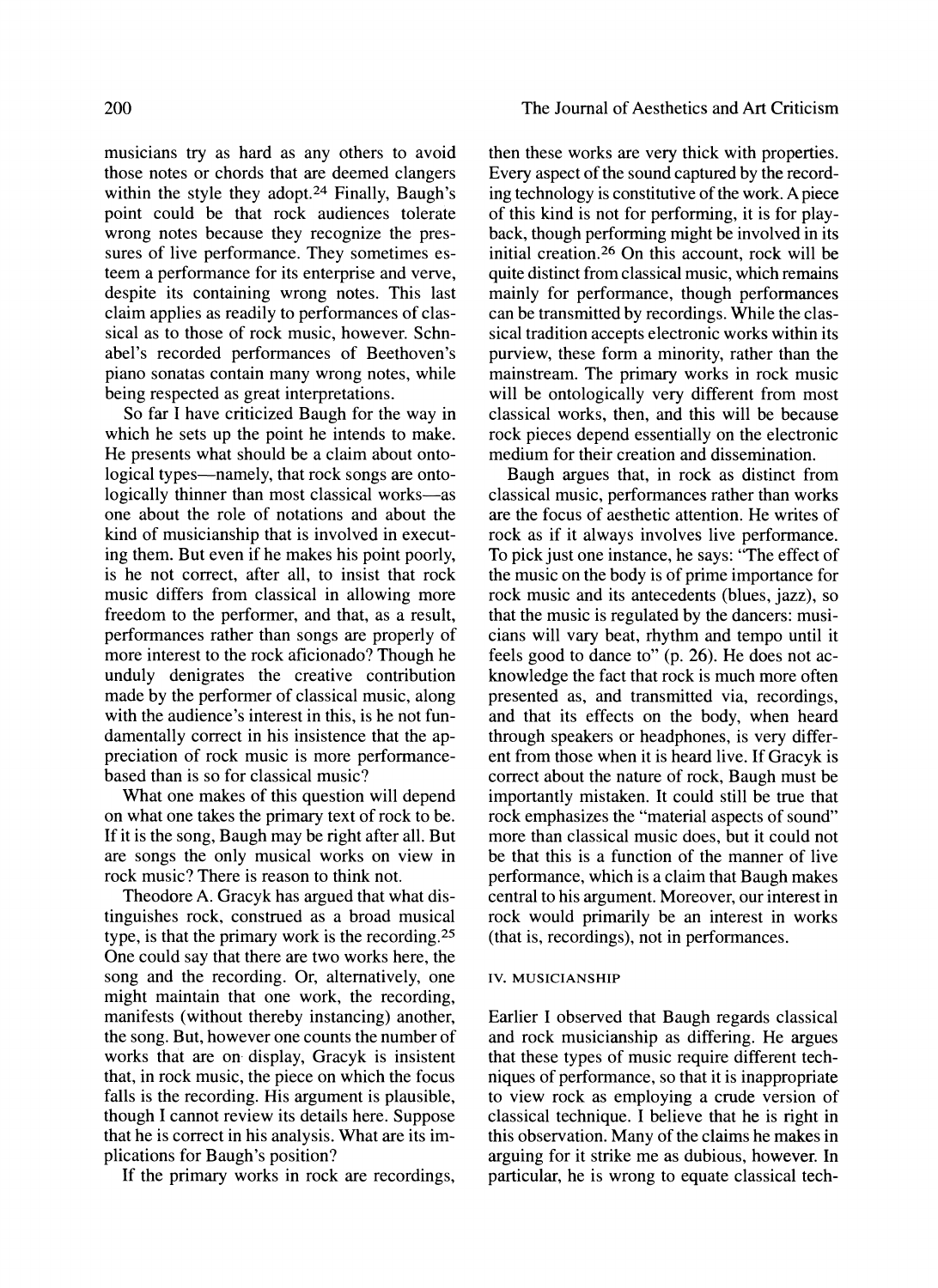**nique with mechanical, heartless efficiency, and**  also mistaken in characterizing musicianship in **rock music as "natural" and "innate."** 

**I have already quoted passages in which Baugh implies that technique in classical performance is mainly a matter of following a score with automatic, literal-minded precision and with only a cursory nod toward expressiveness and the like. That attitude is present when he writes: "The performance standards for rock vocalists have little to do with the virtuosity of an opera singer or with an ability to hit the note indicated in the composition at the time indicated" (p. 27). Though he describes great rock singers (p. 27) and guitarists (p. 28) as lacking in technique, obviously he means that they lack the kind of technique that is appropriate for classical**  music, and that their music is the more exciting **and powerful for this. Rock music has its own,**  different standards of virtuosity-"a virtuosity **... that connects directly with the body, provoking a visceral response" (p. 27). He develops his position this way:** 

**The standards of rock music are not formalizable into a science but are a knack or an art that is learned by practice. ... The techniques necessary for good rock music can sometimes be mastered through a simple combination of exposure to the idiom and raw, inborn talent.... The acquisition of "proper" technique serves only to obscure and distort a technique that has been acquired "naturally," which is to say, by a combination of innate gifts and lucky circumstances. ... They are often not the sorts of techniques that could be formalized in such a way as to be taught. ... The difference between formalizable and non-formalizable technique comes from the different traditions behind rock and classical music.27** 

**As regards what passes for virtuosity and musicianship in classical music, I think Baugh is simply uninformed. He implies that the ideal classical performance would be one that might be generated on a synthesizer, and nothing could be further from the truth; nothing is denigrated**  more in classical music than a performance that **is judged to be mechanical and "unmusical." As I have already indicated, classical music depends for its successful performance on inflections and articulations that are controlled by the performer, even if she is following the score as she plays. Raw musical talent might be a matter**  **of "natural" or "innate" potential and there might be aspects of musicianship that cannot be taught, except perhaps by example. But if this is true, this truth applies as much to classical as to rock performers. In either case, the realization of innate potential is likely to depend on hours of practice. I suspect that there are as many rock musicians who are inseparable from their guitars**  and who practice constantly as there are violin**ists who are similar.28 It is not so that the performance techniques are more formalizable in the one kind of music than the other. In both, many basic aspects of playing can be taught, while others, ones that distinguish gifted masters from those who are merely competent, cannot easily be acquired solely by training and practice.** 

**There is a further respect in which the techniques of rock music might be regarded as "natural" by contrast with those of classical music; namely, in the sense of "natural" that is opposed to "artificial" or "contrived." (Baugh does not make the claim explicitly, but it is heard often enough.) It might be thought that, unlike rock musicians, classical musicians need years of training, since they must master sound production of a kind that is inherently unnatural.** 

**My interest in and exposure to non-Western musics makes me very skeptical of claims of this sort. The singing in classical opera is highly stylized, I accept, but the same is true in Chinese folk music or Australian aboriginal song-cycles. What sounds natural depends on the conventions of performance practice that have been absorbed by the listener. For instance, in the recent African-American popular repertoire (and in much white rock besides), the tessitura for male singers is consistently and spectacularly high. Baritones and basses are as common among males in this group as they are in others, I assume, but one would gain no inkling of this from listening to most popular male vocalists. Also, when rock appeared in Britain, singers adopted an American accent. Later, the first use of a Liverpuddlian inflection was regarded as gimmicky, but soon was accepted (and copied). If rock singers sound natural, they do so only in relation to the mutable norms established for such music. Further, rock music has its standard riffs and expressive protocols, as it must, given that it displays a recognizable style.** 

**The musicianship of rock performers is not to be distinguished from other kinds in terms of its**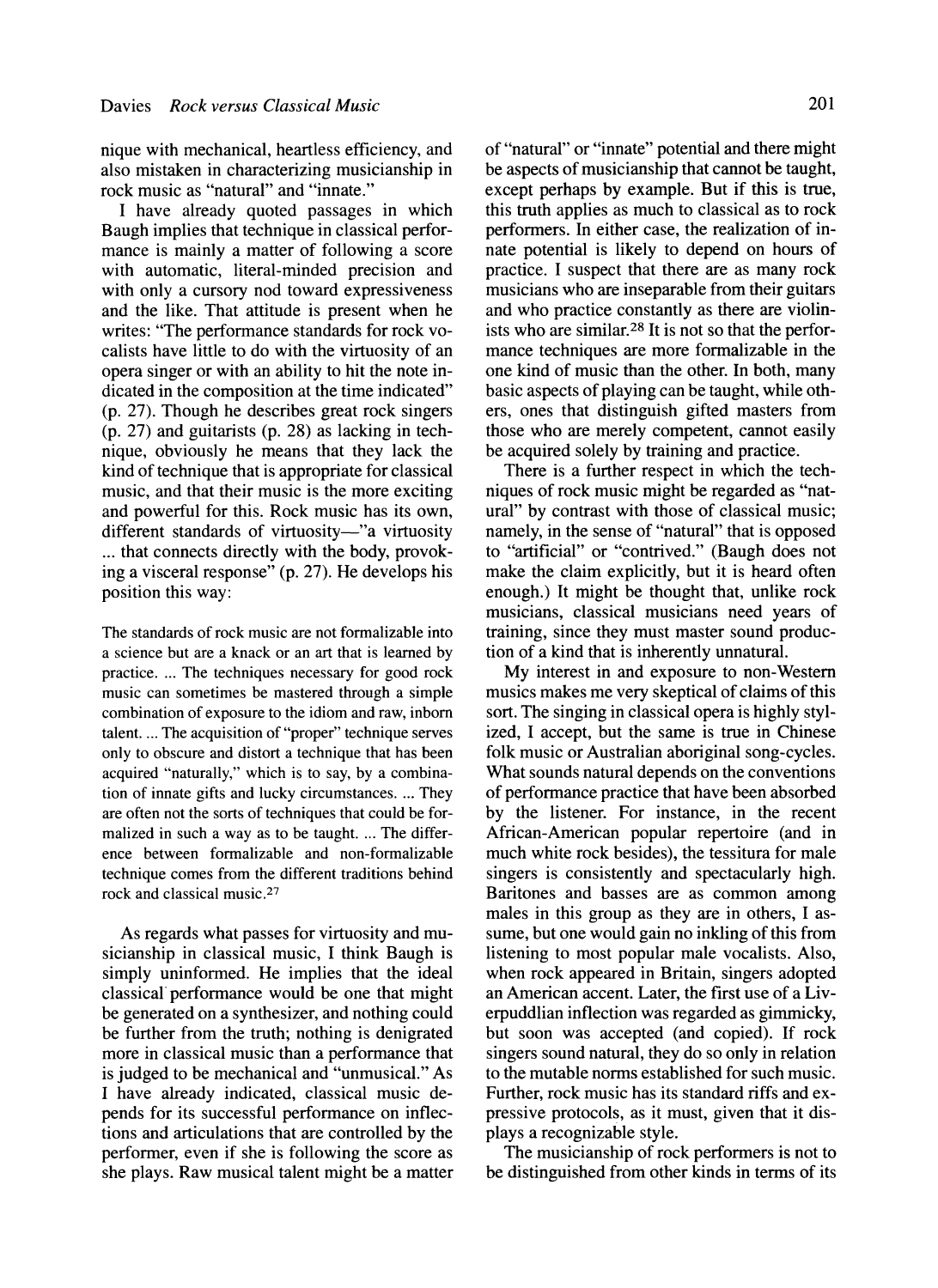**naturalness. The difference is better described with reference to the sonic ideals to which the performers aspire; that is, it is a matter of differences in musical styles and idioms. Generalizing wildly, rock prefers "dirty" timbres and "bent" pitches more often than classical music does. Also, there are techniques that are distinctive to the instruments associated with rock music, for instance, that of creating special timbral qualities on the electric guitar through the exploitation of volume and feedback. I take it that these are the kinds of things Baugh has in mind when he claims that rock concerns itself with the "materiality" of sound, though I do not find his terminology especially appealing because I see these as arbitrary aspects of style that are not more musically elemental or engaging than the many alternatives promoted in other musical idiolects. I agree, though, that achieving the sonic ideals of rock in a convincing fashion requires virtuosity, because I think that almost all musical styles make demands on the performer.** 

**There is a hint in Baugh's paper that he would take the argument a step further. He mentions that Eric Clapton and Jimi Hendrix "have been guilty of virtuosity for its own sake on many occasions" (p. 27). It may be that he thinks classical music values virtuosity for its own sake in a fashion that rock does (or should) not.29 In rock music, virtuosity should be the means to other ends, such as expressiveness. But again, this indicates how limited is Baugh's view of the classical tradition. Some types of classical music-in**  particular, the concerto-feature the instrumen**talist's mastery of her medium, but even in this music "mere" virtuosity is condemned. Most kinds of classical music call for virtuosity not in order to highlight it but to achieve other effects, such as expressive ones, that depend upon it.** 

**So far I have been agreeing with Baugh that rock music involves a kind of virtuosity, the standards of which differ from those of classical music, though I have suggested that this is a function both of the particular sonic goals at which the performers aim and of the different kinds of instruments they play. I conclude this part of the discussion by registering a caveat that draws attention, as I did before, to the crucial role of recording technology in the production of rock music.** 

**Increasingly, rock musicians make extensive use of sampling and of synthesizers, not only in**  **their recordings but in live performance. This inevitably raises doubts about their musicianship. Even if the players themselves lay down the material that later is sampled, we all know that their efforts can be modified and reconstructed in the editing process, so that what one hears is by no means transparent to what was done. Studio manipulation, rather than musicianship, might be what is on display, even in the case of "live" performance.** 

**It could be suggested that the move to knobson, rather than hands-on, sound generation leads to a new kind of musicianship and virtuosity.30 Many rock musicians take an active role in the studio methods that lead to their recordings or to the electronic material that is incorporated into their performances. Even if this idea is accepted, it offers little support for Baugh's approach to the distinction between rock and classical music, with its emphasis on the idea that rock is performance based in a fashion that allows for a mutual interaction between the performer and the audience.** 

### **V. IS THERE A DISTINCTIVE AESTHETICS OF ROCK MUSIC?**

**Does rock music require a different aesthetics from that appropriate to classical music? What you answer might depend on the level at which you take the question to be pitched. If you take it as low level, as asking if we attend to different features in appreciating and evaluating rock and classical music, the answer might be "yes." If you take it as high level, as asking if the principles of evaluation and appreciation are radically different for these two kinds of music, the answer might be "no."** 

**Considered at the low level, our aesthetic interests tend to be specific to genres, periods, and styles. In considering a particular work, we attend to subtle differences in relevant properties. In works of another genre, period, or style, those properties might not be aesthetically appropriate or important, and it is others that are relevant. (Compare listening to baroque pedagogical fugues and romantic opera, or Schubert's songs and Bruckner's symphonies.) The aesthetics of different genres, periods, and styles vary to the extent that the properties relevant to an aesthetic interest in, and evaluation of, their member works differ.**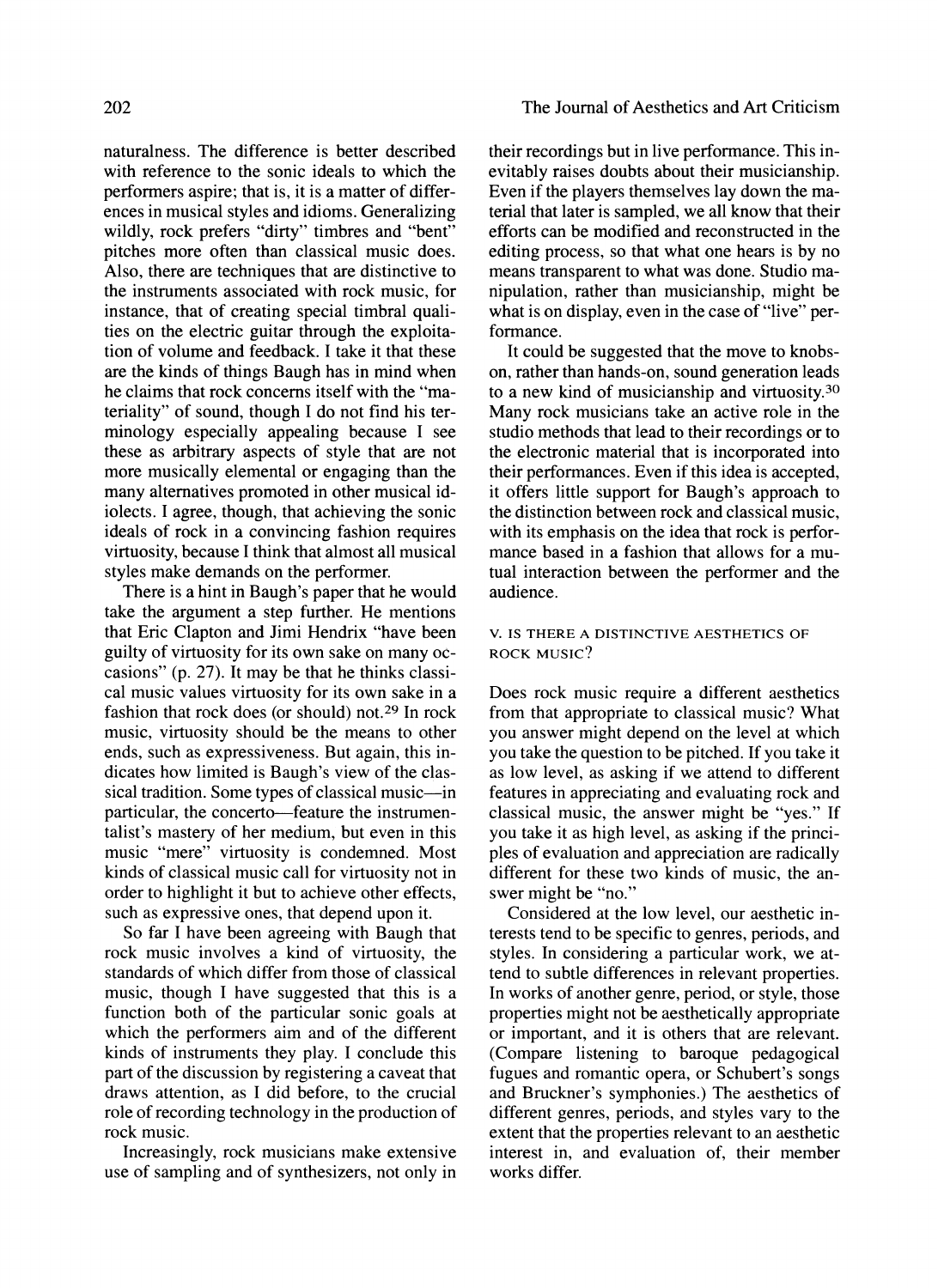**Considered at a higher level, an aesthetic interest does not vary from genre to genre. Many**  aesthetically important properties—such as nar**rational, representational, and expressive ones, or others such as unity in diversity-are common to many genres, periods, or styles (though they might depend on low-level features that differ according to the particular work's type). Moreover, in all genres, periods, or styles, our concern is with what Kendall Walton has called "variable" properties.31 That is, we focus on a subset of the work's properties (those that are most likely to be varied) and consider what is done with these in the given work. Viewed at an abstract level, we concentrate on the same thing, on the set of variable properties, even if the members of this set vary between genres, periods, or styles.** 

**Baugh aims his question at the low level, presumably, for it is here that it most obviously makes sense to maintain that rock and classical music require different aesthetics. But at that level, the relevant distinctions are those of genre, period, and style, which is a much more finegrained level of categorization than the one he considers. Rock, as a broad classification, encompasses many genres and styles-pop, art, progressive, alternative, and experimental; blues, metal, punk, techno, ballads, rock and roll, rhythm and blues, industrial, reggae, grunge, hip-hop, and so on. It seems to me that the appreciation of blues requires a different aesthetics from hip-hop, for instance. And while expressive tone, loudness, and rhythm might be crucial for heavy metal, it is far from obvious that they are similarly important in songs such as "She's Leaving Home" and "Strawberry Fields," which are among the examples of rock offered by Baugh. Similarly, classical music covers**  many kinds-sonata, concerto, quartet, sym**phony, madrigal, Lieder, mass, overture, ballet, opera. It also has distinctive styles or periodslate-nineteenth-century romantic symphonies are quite distinct from late-eighteenth-century classical symphonies, and seria, buffa, Singspiel, grand, and verismo are very different kinds of operas. At the low level, each of these requires its own aesthetics.** 

**In this connection, it is striking to note that the features listed by Baugh as distinguishing rock from classical music have, in the past, been identified explicitly as marking crucial differences**  **between certain types of classical music. In about 1600, its concentration on new, rough timbres, rhythmic vitality, and loudness was thought to separate the newly emerging operatic style from other music of the day. Early this century, Stravinsky's ballets were distinguished from their predecessors in virtue of the centrality they accorded to these same features.** 

**I think that properties as specific as the ones Baugh points to fail to capture a difference between rock and classical music construed as broad kinds, for they apply only to much more fine-grained types. And if there are differences between the broad categories, I suspect they are rather trivial. At the relevant level of generality, I doubt that one will find contrasts deep or distinctive enough to provide the basis for an aesthetics.32** 

**STEPHEN DAVIES Department of Philosophy University of Auckland Private Bag 92019, Auckland New Zealand** 

**INTERNET: SJ.DAVIES @AUCKLAND.AC.NZ** 

**1. Bruce Baugh, "Prolegomena to Any Aesthetics of Rock Music," The Journal of Aesthetics and Art Criticism 51 (1993): 23-29. In subsequent references, page numbers are given in parentheses.** 

**2. See Richard Meltzer, The Aesthetics of Rock Music (New York: Something Else Press, 1970); Susan McClary and Robert Walser, "Start Making Sense! Musicology Wrestles with Rock," in On Record: Rock, Pop, and the Written Word, eds. Simon Frith et al. (London: Routledge, 1990); Robert Palmer, Rock and Roll: An Unruly History (New**  York: Harmony Books, 1995); and Allan Bloom, The Clos**ing of the American Mind (New York: Simon and Schuster, 1987).** 

**3. James 0. Young, "Between Rock and a Harp Place," The Journal of Aesthetics and Art Criticism 53 (1995): 78-81.** 

**4. Ibid., p. 81.** 

**5. Bruce Baugh, "Music for the Young at Heart," The Journal of Aesthetics and Art Criticism 53 (1995): 81-83.** 

**6. Ibid., p. 82.** 

**7. Ibid., p. 81. Baugh goes on to interpret Young's conclusion to the effect that rock must be evaluated by the standards that apply to all music as suggesting that rock "can appropriately be assessed by formalist criteria" (p. 81). Presumably Baugh takes Young to be saying that all music must be assessed in both formalist and nonformalist terms, whereas a more charitable reading would have Young claiming that the evaluation of music is sometimes one, sometimes the other, and, where appropriate, both.** 

**8. Ibid., p. 83.**